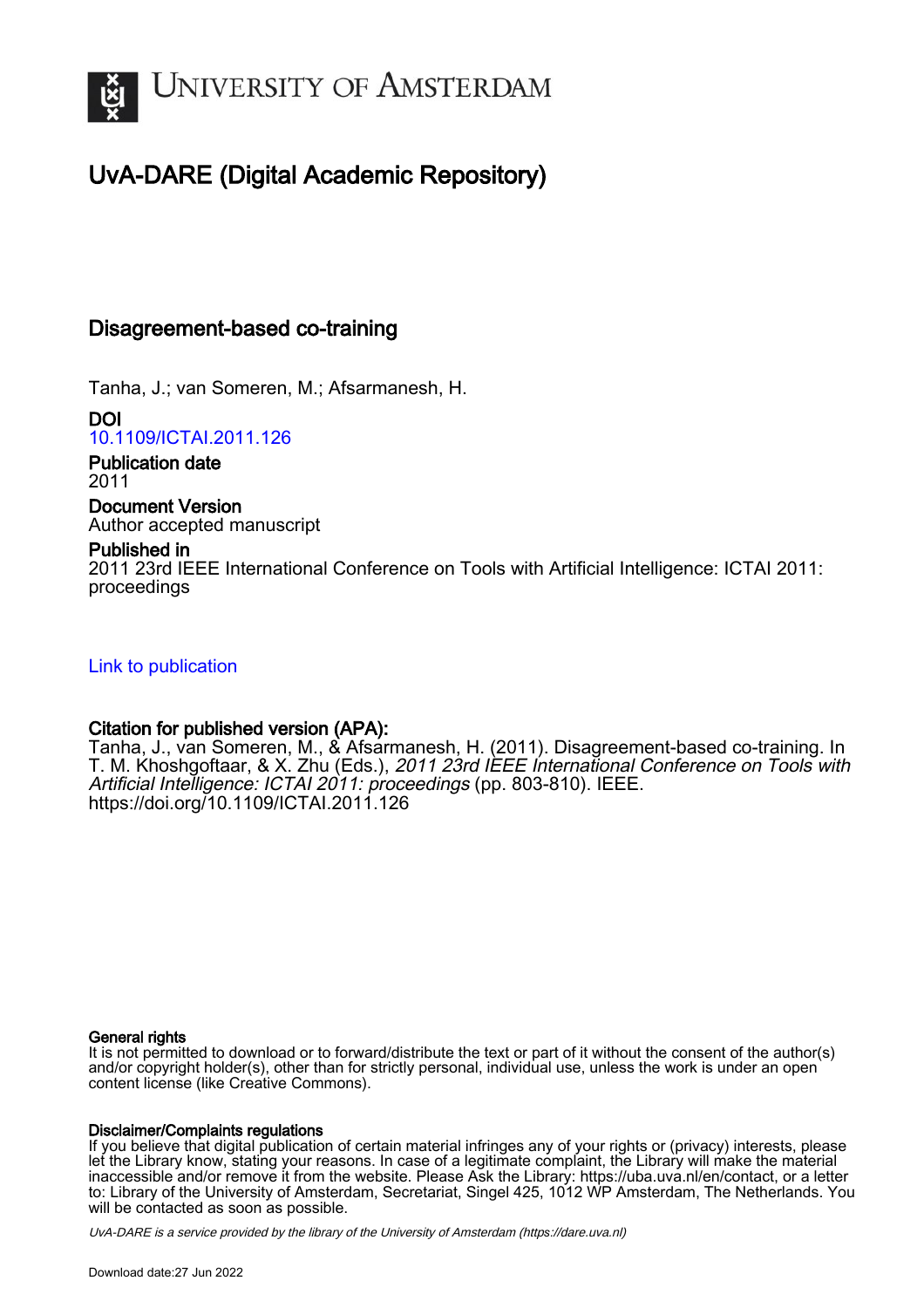# Disagreement-Based Co-Training

Jafar Tanha, Maarten van Someren, and Hamideh Afsarmanesh Informatics Institute University of Amsterdam Amsterdam, The Netherlands j.tanha, M.W.vanSomeren, h.afsarmanesh@uva.nl

*Abstract*—Recently, Semi-Supervised learning algorithms such as co-training are used in many domains. In co-training, two classifiers based on different subsets of the features or on different learning algorithms are trained in parallel and unlabeled data that are classified differently by the classifiers but for which one classifier has large confidence are labeled and used as training data for the other. In this paper, a new form of co-training, called Ensemble-Co-Training, is proposed that uses an ensemble of different learning algorithms. Based on a theorem by Angluin and Laird that relates noise in the data to the error of hypotheses learned from these data, we propose a criterion for finding a subset of high-confidence predictions and error rate for a classifier in each iteration of the training process. Experiments show that the new method in almost all domains gives better results than the state-of-the-art methods.

*Keywords*-Semi-Supervised Learning (SSL), Co-training, Selftraining, Ensemble Learning, Disagreement learning.

#### I. INTRODUCTION

In many practical learning domains, such as object detection, web-page categorization, or e-mail classification, there is often only a limited number of labeled data, which is often expensive or time consuming to obtain. Meanwhile, having access to a large pool of unlabeled data is readily possible in many domains. A Semi-Supervised approach tries to use both labeled and unlabeled instances as training data. The goal of Semi-Supervised Learning is to employ unlabeled instances for boosting the performance of supervised learning, which is trained with only a small amount of labeled instances.

There are several different methods for Semi-Supervised learning based on different assumptions. Expectation-Maximization (EM) [1] is one of the well-known Semi-Supervised methods. It uses a generative model, for example a mixture of Gaussians [2]. Other methods are the Transductive Support Vector Machine (TSVM) [3] and Semi-Supervised SVM method (S3VM) [4]. Recently, some new approaches have also been presented based on the graph-based models [5].

Here we consider co-training [6] as one of the widely used Semi-Supervised learning methods. Co-training involves two, preferably independent, views of data both of which are individually sufficient for training a classifier. In co-training, the "views" are subsets of the features that describe the data. Each classifier predicts labels for the unlabeled data and a degree of confidence. Unlabeled instances that are labeled with high confidence by one classifier are used as training data for the other. This is repeated until none of classifiers changes. In [7] different learning algorithms instead of feature subsets are used for co-training. This version uses statistical tests to decide which unlabeled data can be labeled with confidence.

In this paper, we propose two improvements for co-training. We call the resulting method Ensemble-Co-Training. First we consider co-training by an ensemble of  $N$  classifiers that are trained in parallel and second we derive a stop-criterion, using a theorem by Angluin and Laird [8] that describes the effect of adding uncertain data. Training an ensemble that votes on the labels for unlabeled data has the advantage that better estimates of confidence of predictions are obtained. This is useful because Semi-Supervised learning is used in settings where only a small amount of labeled data is available. The stop-criterion is useful because it does not require techniques like cross-validation or bagging, both of which are expensive in applications with a small amount of labeled data. It has two parameters, taken from PAC-learning (Probably Approximately Correct) [9], with an intuitive meaning: the probability and size of a prediction error. Our experiments on UCI datasets [10] show that Ensemble-Co-Training improves the performance of classification more than other methods.

The rest of this paper is organized as follows. Section II outlines the related work on Semi-Supervised learning. In section III we derive the Ensemble-Co-Training algorithm. In section IV we compare the results of the Ensemble-Co-Training on the UCI datasets. Finally, in section V, we present our conclusion and discussion.

#### II. RELATED WORK

We distinguish three categories of Semi-Supervised learning methods in terms of the number of classifiers and views of data: learning with single-view and single classifier, learning with multiple views, and learning with single view and multiple classifiers.

Self-training, as a single-view Semi-Supervised learning method, has been used in many domains such as Natural Language Processing [11] and Image Classification [12]. In self-training, a classifier is first trained with a small amount of labeled data. The classifier is then used to predict the labels for the unlabeled instances (prediction step). In the next step, a subset  $S$  of the unlabeled instances, with their predicted labels, is selected to be added to the labeled instances (selection step). Typically, S consists of a few instances with high confidence predictions. The classifier is then re-trained on the new set of labeled instances and the training process is repeated for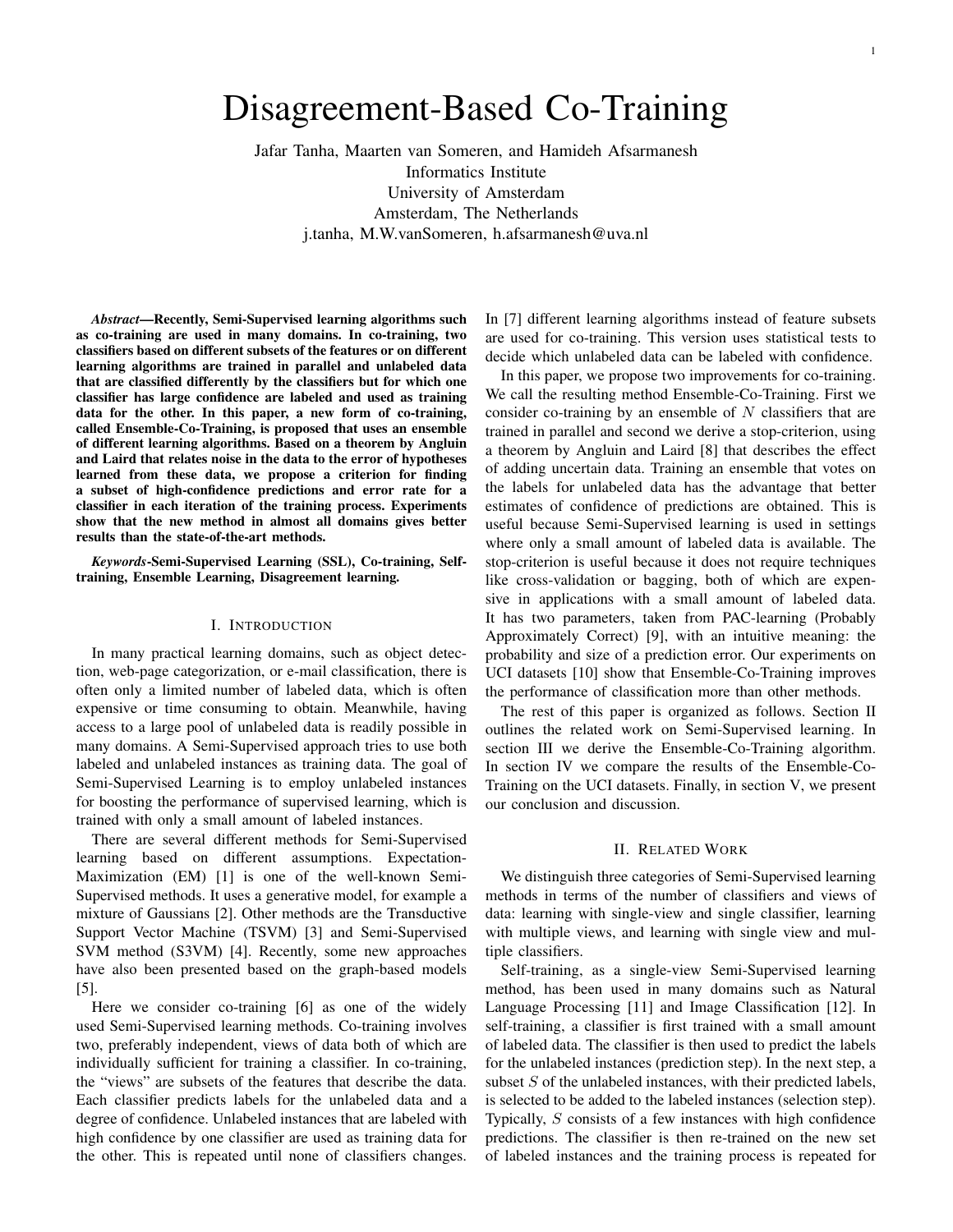The research presented in [13], proposes a self-training Semi-Supervised support vector machine (SVM) algorithm that includes a model selection method, designed to train a classifier with small training data. Two examples show the validity of their algorithm with model selection. They apply the self-training algorithm to a data set collected from a P300 based brain computer interface (BCI) speller. In [11] a Semi-Supervised self-training approach with decision tree classifiers is used to classify sentences as subjective or objective. Instead of using the distribution in the leaves as confidence, they use the Naive Bayes trees algorithm, which builds a Naive Bayes Classifier at each leaf, and a version of decision tree learning without pruning which is known to work well with very small datasets.

As mentioned earlier, the co-training paradigm that was proposed by Blum and Mitchell [6] works well in domains that naturally have multiple views of data. Nigam and Ghani [14] analyzed the effectiveness and applicability of co-training when there are no two natural views of the data. They show that when independent and redundant views exist, co-training algorithms outperform other algorithms using unlabeled data, otherwise there is no difference. However in practice, many domains are not described by a large number of attributes that can naturally be split into two views. The result of randomly partitioned views is not always effective. They proposed a new multi-view co-training algorithm, which is called co-EM. In this algorithm they combined multi-view learning with the probabilistic EM model. The naive Bayes classifiers are used to estimate class labels. There are many application for the original co-training approach and co-EM, for example see [15].

Instead of co-training with classifiers that use different subsets of the features, Goldman and Zhou [7] proposed a method which trains two different classifiers with different learning algorithms. Their method uses time-consuming statistical tests to select unlabeled data for labeling. The rest of the co-training process in their method is similar to the standard co-training. Later, the same authors propose Democratic Co-Learning [16]. In democratic co-learning, a set of different learning algorithms is used to train a set of classifiers separately on the labeled data set in self-training manner. In this method they also use a statistical method for selecting unlabeled data in order to labeling them. Although, it does not rely on the existence of two views, their method still uses a timeconsuming method for selecting unlabeled data.

Zhou and Li [17] propose the Tri-Training method, a form of co-training that uses a base learning algorithm to construct three classifiers from different sub-samples. The classifiers are first trained on data sets that are generated from the initial labeled data via bootstrap sampling [18]. Two classifiers then predict labels for the third classifier and vice versa. Predictions are made via majority voting by the three final classifiers. Tri-Training does not need multiple views of data nor statistical testing. Tri-Training can be done with more than three classifiers, which gives a method called Co-Forest [19]. A problem with this approach in the context of Semi-Supervised learning is that there is only a small amount of labeled data and therefore it is not possible to select subsamples that vary enough and are of a sufficient size. Furthermore, Ensemble learning methods need different classifiers [?] to be effective, but, as mentioned earlier, when there is only a small amount of labeled data then all initial training data that are generated by bagging methods will be roughly the same. Therefore, in this case the ensemble approach will not be effective.

In [20] an ensemble of decision trees is used for image classification. The basic idea of this algorithm is to start with a limited number of labeled images, and gradually propagate the labels to the unlabeled images. In each iteration a set of newly-labeled examples is added to the training set to improve the decision trees. The improved decision trees are used to propagate labels to more images, and the process is repeated when it reaches the stopping conditions. This algorithm directly uses the prediction of weak decision tree classifiers, which is somehow problematic. Adding mislabeled instances may lead to worse results.

Our approach in this paper is to use multiple base classifiers with different learning algorithms instead of using same base learner on the different subsamples of original labeled data. In this approach, the algorithm does not require independent and redundant attributes, but instead it employs  $N$  different hypotheses as in ensemble methods. This approach also tends to improve the accuracy of finding a subset of high-confidence predictions using different classifiers which is more challenging in self-training. We use a notion from PAC-learning for controlling the error rate, selecting a subset of highconfidence predictions by ensemble, and deciding when to stop the training process.

The method is related to "Disagreement Boosting" [21], which performs a form of boosting in which examples are re-weighted not by their predictability but by disagreement between multiple classifiers. Both methods use agreement between trained classifiers. In the Boosting approach the learning algorithm constructs a hypothesis in each iteration and incorporates these in a linear combination where in our approach each learning algorithm contributes a hypothesis. These are then combined to make a prediction. Furthermore, a key of disagreement-based methods also is to generate multiple learners which are crucial in ensemble approach.

#### III. LEARNING FROM NOISY DATA IN ENSEMBLE-CO-TRAINING ALGORITHM

Two key issues in co-training are: (1) measuring the confidence in labels that are predicted for the unlabeled data, and (2) a criterion for stopping the training process [22]. Co-training aims at adding a subset of the high-confidence predictions, called newly-labeled examples. At some point labels will be noisy and cause the result of learning to become worse. This is a form of "overfitting". Problems (1) and (2) can be solved in an empirical way, by using a holdout set of labeled data to assess the effect of adding newly-labeled data. However, since Semi-Supervised learning is used for learning tasks where labeled data is scarce this is not a good solution. Instead, we propose an analytic solution for solving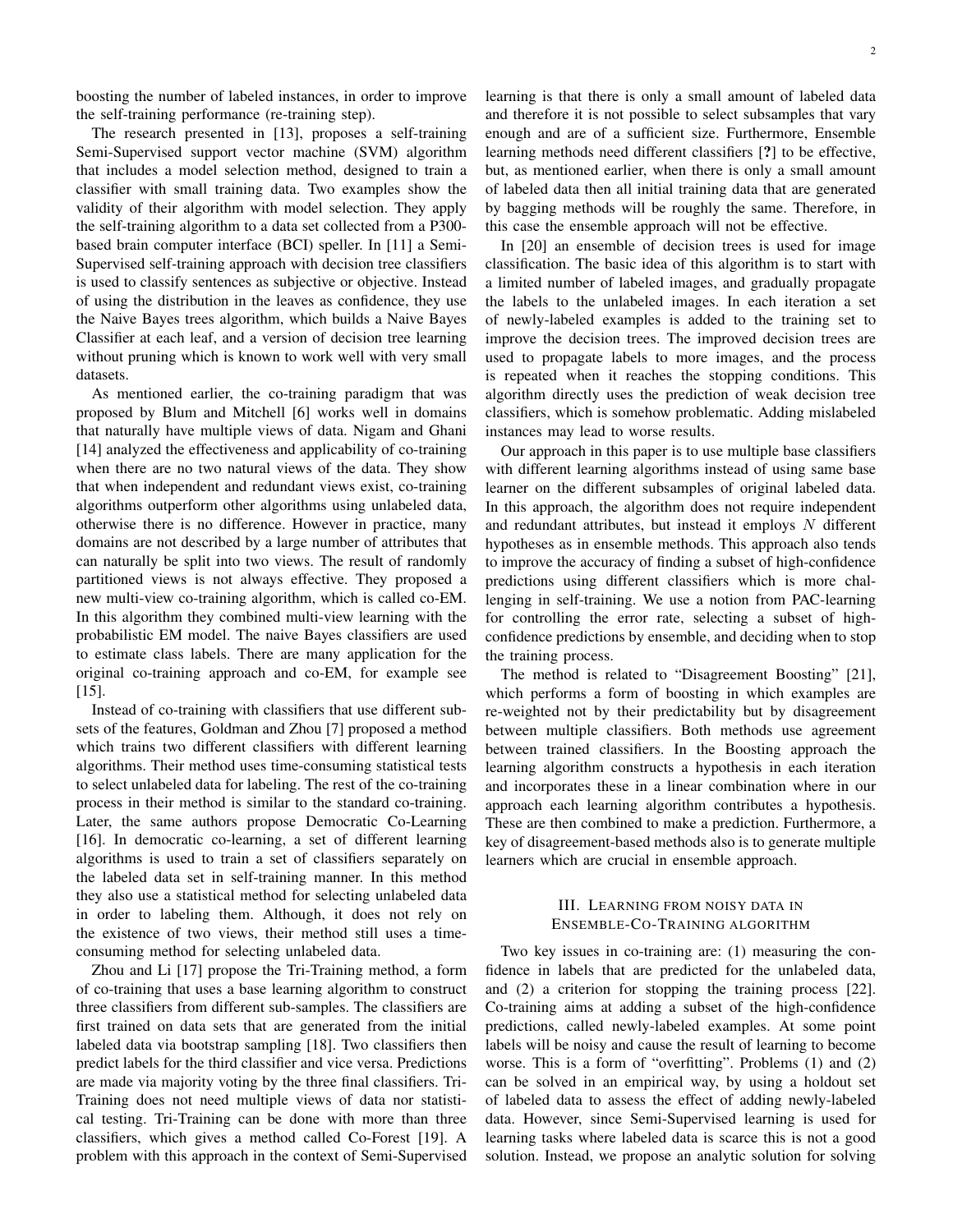this problem. This can be summarized as follows. We use a theorem from PAC-learning that relates the number of training data to the probability that a consistent hypothesis has an error larger than some threshold for a setting with training data and with a certain error in the labels. We use an ensemble of learners for co-training instead of two and the agreement between the predictions of labels for the unlabeled data to obtain an estimate of the labeling error rate. Using this we can estimate the effect of learning on the error of the result of adding the newly-labeled data to the training set. This is used to decide which subset of high-confidence predictions should be added to the initial labeled data in order to improve the classification performance. Finally, the training process will be stopped when the estimated error rate in the initial labeled data is expected to increase. Figure 1 shows the general overview of Ensemble-Co-Training.

In this section we review the theorem that we use and show how it can be used to define a criterion for adding newlylabeled data. The entire algorithm is presented in section III-B.

#### *A. Criterion for error rate and number of unlabeled data*

In Semi-Supervised learning there is a small amount of labeled data and a large pool of unlabeled data. Data points can be divided into two parts: the points  $X_l = (x_1, x_2, \ldots, x_l)$ , for which labels  $Y_l = \{+1, -1\}$  are provided, and the points  $X_u = (x_{l+1}, x_{l+2}, \ldots, x_{l+u})$ , the labels of which are not known. We assume that labeled and unlabeled data are drawn independently from the same data distribution. Meanwhile, we consider  $l \ll u$ , where l and u are the number of labeled data and unlabeled data respectively, which is more suitable for Semi-Supervised setting.

For selecting examples for labeling, and for deciding when to stop, we need an estimate of the effect of this on the error. As we observed, using a hold-out set for this is not attractive because we have little labeled data. We cannot expect that the effect gives substantial improvements on the labeled data either. This motivates the need for an estimate of the effect of labeling unlabeled data and adding them to the training data. Inspired by [7] and [17], we formulate a function that estimates the true classification error of a hypothesis from the size of the training set and the probability that a data point is mislabeled. This is based on a PAC-learning theorem by Angluin and Laird [8]. This theorem is as follows.

**Theorem** 1. If we draw a sequence  $\sigma$  of m data points where each data point has a probability  $\eta$  of being mislabeled, and we compute the set of hypotheses that are consistent with  $\sigma$  then if

$$
m \ge \frac{2}{\epsilon^2 (1 - 2\eta)^2} \ln(\frac{2N}{\delta})
$$
 (1)

holds, where  $\epsilon$  is the classification error of the worst remaining candidate hypothesis on  $\sigma$ ,  $\eta$  ( $<$  0.5) is an upper bound on the noise rate in the classifications of the data, N is the number of hypotheses, and  $\delta$  is a probability that expresses confidence, then for a hypothesis  $H_i$  that minimizes disagreement with  $\sigma$  holds that:

3

$$
Pr[d(H_i, H^*) \ge \epsilon] \le \delta \tag{2}
$$

where  $d(.)$  is the sum over the probabilities of differences between classifications of the data according to hypothesis  $i$ and the actual data.

To construct an estimator for the error of a hypothesis,  $\epsilon$ , we rewrite the above inequality as follows. First, we set  $\delta$  to a fixed value, which means that we assume that the probability of an error is equal for all hypotheses, and second assume that N is (approximately) constant between two iterations.

Here, we introduce c such that  $c = 2\lambda \ln(\frac{2N}{\delta})$ , where  $\lambda$  is chosen so that equation (1) holds. Substituting  $c$  in (1) gives:

$$
m = \frac{c}{\epsilon^2 (1 - 2\eta)^2} \tag{3}
$$

So, reformulating (3), then gives:

$$
\frac{c}{\epsilon^2} = m(1 - 2\eta)^2 \tag{4}
$$

Based on this corollary, the error rate  $\epsilon$  can be controlled. In particular the change in the (bound on the) error rate can be estimated and used to select the newly-labeled examples and to decide when to stop.

For this, we need to estimate  $\eta$ . This is done using a set of hypotheses that are constructed by different learning algorithms. Suppose that there are  $k$  classifiers, denoted by  $H^*$ . All classifiers in  $H^*$  except  $h_j$ , called  $H_p$  and  $p = 1, ..., k$ such that  $p \neq j$ , predict labels for the unlabeled data based on voting methods. Then the newly-labeled data is used for  $h_i$ , called component classifier, in the next iteration of the training process. In more details, let  $L$ ,  $U$ , and  $L_{i,j}$  denote the labeled data, unlabeled data, and the newly-labeled instances for  $j$ th classifier in the ith iteration of training process respectively. Moreover, in the *ith* iteration, a component classifier  $h_i$  has an initial labeled data with size  $|L|$  and a number of newly-labeled data with size  $|L_{i,j}|$ , determined by the ensemble  $H_p$ . Assume that the error rate of  $H_p$  on  $L_{i,j}$  is  $\hat{e}_{i,j}$ . Then the number of instances that are mislabeled by  $H_p$  in  $L_{i,j}$  is estimated as  $\hat{e}_{i,j} |L_{i,j}|$ , where  $\hat{e}_{i,j}$  is upper bound of classification error rate of the  $H_p$ . The same computation is also done for the initial labeled data such that  $\eta_L|L|$ , where  $\eta_L$  denotes the classification noise rate of  $L$ . As mentioned above, the training set in the *ith* iteration of training process is  $L \cup L_{i,j}$  for a component classifier  $h_j$ . In this training set the number of noisy instances are instances in L and instances in  $L_{i,j}$ . Therefore, the noise rate in this training set can be estimated by:

$$
\eta_{i,j} = \frac{\eta_L |L| + \hat{e}_{i,j} |L_{i,j}|}{|L| + |L_{i,j}|} \tag{5}
$$

As shown, the error rate in the  $ith$  iteration for a component classifier  $h_i$  is estimated by (5). Since c in (4) is a constant, for simplicity assume that  $c = 1$ , substituting (5) in (4), when training is in the  $ith$  iteration, gives:

$$
n_{i,j} \simeq \frac{1}{\epsilon_{i,j}^2} = (|L| + |L_{i,j}|)(1 - 2\eta_{i,j})^2. \tag{6}
$$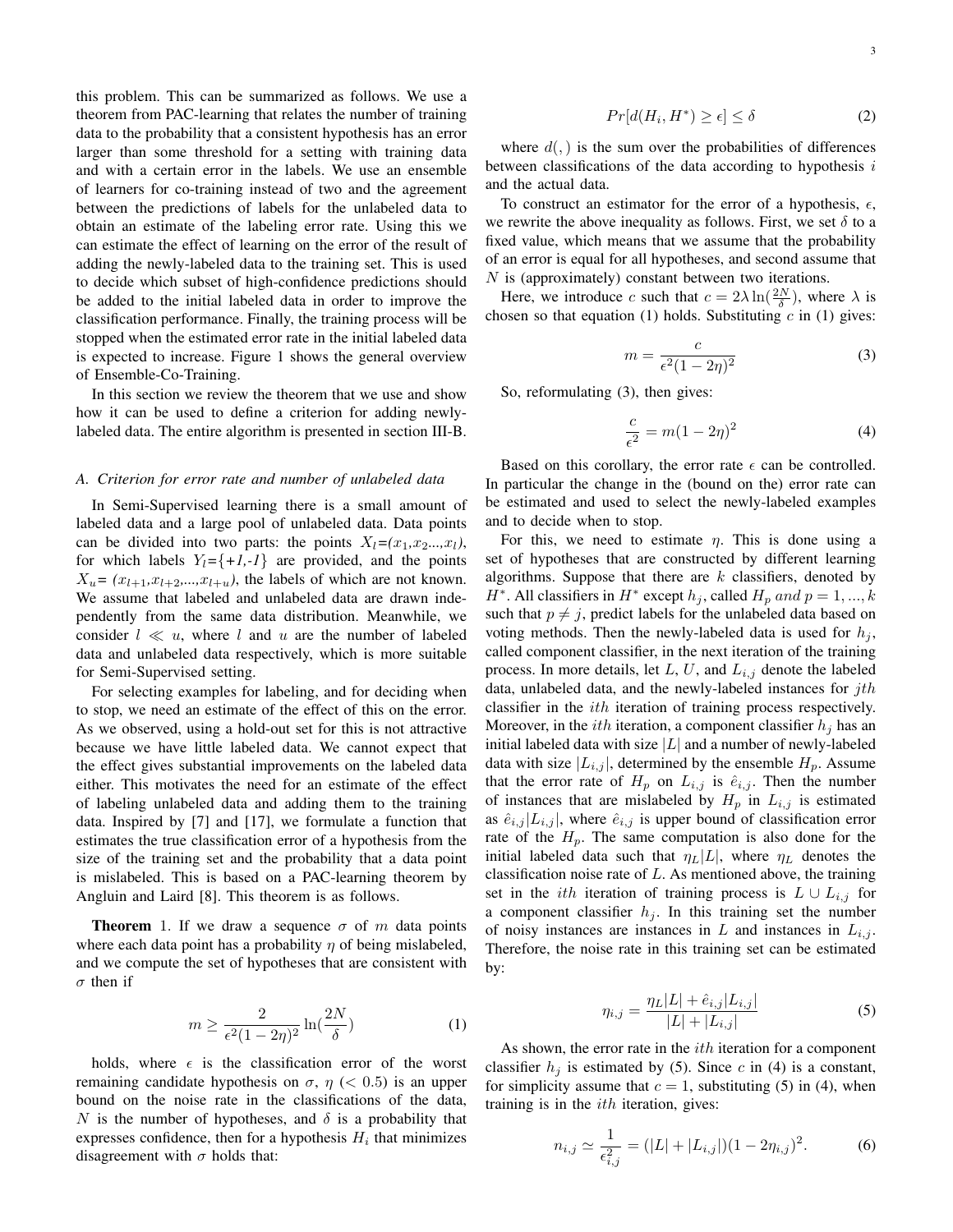

Fig. 1. Block diagram of the proposed Ensemble-Co-Training

From this we derive a criterion for whether adding data reduces the error of the result of learning or not.

**Theorem 2.** If the following inequality satisfies in the  $ith$ and  $(i - 1)$ th iteration:

$$
\frac{\hat{e}_{i,j}}{\hat{e}_{i-1,j}} < \frac{|L_{i-1,j}|}{|L_{i,j}|} < 1\tag{7}
$$

where  $j = 1, 2, ..., k$ , then in the *i*th and  $(i-1)$ th iteration, the worst-case error rate for a component classifier  $h_i$  satisfies  $\epsilon_{i,j} < \epsilon_{i-1,j}$ .

#### Proof:

Given the inequalities in (7), then will have:

$$
|L_{i,j}| > |L_{i-1,j}| \quad and \quad \hat{e}_{i,j}|L_{i,j}| < \hat{e}_{i-1,j}|L_{i-1,j}| \quad (8)
$$

Thus, it can be easily shown that:

$$
|L| + |L_{i,j}| > |L| + |L_{i-1,j}| \quad and \quad then
$$
  
\n
$$
\frac{\eta|L| + \hat{e}_{i,j}|L_{i,j}|}{|L| + |L_{i,j}|} < \frac{\eta|L| + \hat{e}_{i-1,j}|L_{i-1,j}|}{|L| + |L_{i-1,j}|}
$$
 (9)

According to the (5) and (9) will have:

$$
\eta_{i,j} = \frac{\eta |L| + \hat{e}_{i,j} |L_{i,j}|}{|L| + |L_{i,j}|} \quad \text{and} \quad \eta_{i-1,j} = \frac{\eta |L| + \hat{e}_{i-1,j} |L_{i-1,j}|}{|L| + |L_{i-1,j}|} \tag{10}
$$

Hence,  $\eta_{i,j} < \eta_{i-1,j}$  and then it can be easily written as:

$$
n_{i-1,j} = (|L| + |L_{i-1,j}|)(1 - 2\eta_{i-1,j})^2
$$
  
and 
$$
n_{i,j} = (|L| + |L_{i,j}|)(1 - 2\eta_{i,j})^2
$$
 (11)

So, according to  $\eta_{i,j} < \eta_{i-1,j}$  and (9) will have;  $n_{i,j} >$  $n_{i-1,j}$ , and since according to (4)  $n \propto \frac{1}{\epsilon^2}$ , then  $\epsilon_{i,j} < \epsilon_{i-1,j}$ .

Theorem 2 can be interpreted as saying that if the inequality (7) is satisfied, then the worst-case error rate of a component classifier  $h_j$  will be iteratively reduced, and the size of newly-labeled instances is iteratively increased in the training process.

As can be derived from the (7),  $\hat{e}_{i,j} < \hat{e}_{i-1,j}$  and  $|L_{i,j}| >$  $|L_{i-1,j}|$  should be satisfied at the same time. However, in some cases  $\hat{e}_{i,j} |L_{i,j}| \leq \hat{e}_{i-1,j} |L_{i-1,j}|$  may be violated because |L<sub>i,j</sub> | might be much larger than  $|L_{i-1,j}|$ . When this occurs, in order not to stop the training process, a subsample of  $|L_{i,j}|$ are randomly selected such that new  $|L_{i,j}|$  satisfies:

$$
|L_{i,j}| < \frac{\hat{e}_{i-1,j}|L_{i-1,j}|}{\hat{e}_{i,j}},\tag{12}
$$

The condition in inequality (7) is used for stopping the training process and controlling the number of newly-labeled data as well as the error rate in Ensemble-Co-Training. In section III-B we present the Ensemble-Co-Training algorithm based on the analysis that we did in this section. This condition is based on several assumptions. The theorem holds for a "candidate elimination" type of learning algorithm rather than a best hypothesis estimator that learns from examples that are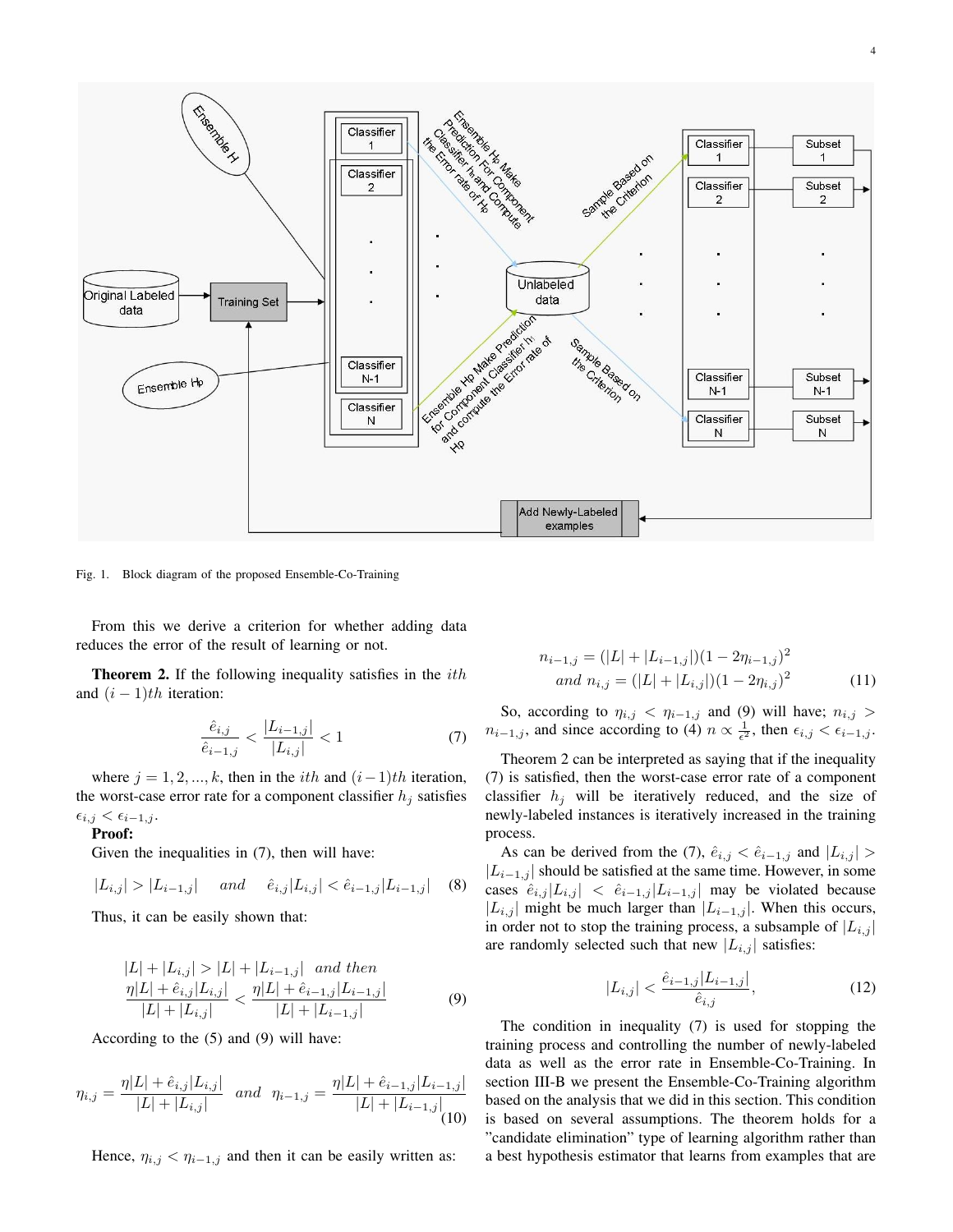| · Initialize: L, U, H                        |
|----------------------------------------------|
| • At each iteration i:                       |
| 1. for $j \in \{1, 2, , k\}$                 |
| - Find $\hat{e}_{i,j}$ as error rate         |
| for component classifier $h_i$               |
| based on disagreement among classifiers      |
| - Assign labels to the unlabeled examples    |
| based on agreement among ensemble $H_p$      |
| - Sample high-confidence examples for        |
| component classifier $h_i$                   |
| - Build the component classifier $h_i$ based |
| on newly-labeled and original labeled        |
| examples                                     |
| 2. Control the error rate for each component |
| classifier based on inequality (7)           |
| - Update ensemble H                          |
| • Generate final hypothesis                  |

Fig. 2. An outline of the Ensemble-Co-Training

drawn at random. In our application the examples are selected and a single hypothesis is constructed in each iteration. At the end the multiple hypotheses are combined in an ensemble. Empirical evaluation must show if this the criterion gives useful results. An overview of our approach is presented in Figure 1.

#### *B. The Ensemble-Co-Training Algorithm*

In Ensemble-Co-Training each component classifier  $h_i$  is first trained on the original labeled data. Ensembles are then built by using all classifiers except one, i.e.  $H_p$ , for finding a subset of high-confidence unlabeled data with assigning confidence of prediction as weight for newly-labeled instances. These ensembles estimate the error rate for each component classifier from the agreement among the classifiers. After that, a subset of U is selected by ensemble  $H_p$  for a component classifier  $h_i$ . A pre-defined threshold is used for selecting high-confidence predictions. Data that have an improvement of error above a threshold are added to the labeled training data. Note that each classifier has its own set of training set through the training process. This avoids that classifiers converge too early and strengthens the effect of the ensemble. The data that is labeled for the classifier is not removed from the unlabeled data  $U$  to allow it to be labeled for other classifiers as well. This training process is repeated until there are no more data that can be labeled such that they improve the performance of any classifier. A brief outline of the Ensemble-Co-Training algorithm is shown in Figure 2.

In the Ensemble-Co-Training algorithm instead of computing the  $\epsilon_{i,j}$ , we use the disagreement among classifiers as error rate, called  $\hat{e}_{i,j}$ . Through the training process the algorithm attempts to decrease the disagreement among classifier for improving the performance.

Note that inequality (7) sometimes could not be satisfied, because the size of  $L_{i,j}$  is much larger than the size of  $L_{i-1,j}$ . In this case the training process cannot reduce the error rate due to stopping the training process earlier. This is because of the fact that the error rate is a worse case error rather than an expectation. To solve this problem, a subsample of

```
1 Ensemble-Co-Training(L, U, H, \theta)
2 Input: L: Initial labeled data,
3 U: Unlabeled instances,
 4 H: The N Classifiers,
\theta: The pre-defined confidence Threshold
 6 \{P_l\}_{l=1}^M: Prior probability
 7 Begin
 8 for j ∈ {1,2,..,k} do
 9 h_j \leftarrow \text{Learn}(\text{Classifier}_j, \text{L})10 L_{0,j} \leftarrow 0<br>11 \hat{e}_{0,i} \leftarrow 0.5\hat{e}_{0,j} \leftarrow 0.5// Upper bound of error rate
12 end // for
13 i \leftarrow 0 // Number of iteration
14 repeat
15 i \leftarrow i + 116 for j ∈ {1,2, ..., k}
17 \hat{e}_{i,j} \leftarrow EstimateError (H_p, L)18 if (\hat{e}_{i,j} < \hat{e}_{i-1,j}) then
19 for each x ∈ U do
20 if (Confidence (x, H_p) > \theta)<br>
Labeling[In]abeled(x, H_n)
                            LabelingUnlabeled(x, H_p)
22 L_{i,j} \leftarrow L_{i,j} \cup \{(x, H_p)\}<br>23 end// for
                    23 end// for
24 if( |L_{i-1,j}| = 0) then
25 L_{i-1,j} \leftarrow \lfloor \frac{\hat{e}_{i,j}}{(\hat{e}_{i-1,j} - \hat{e}_{i,j})} + 1 \rfloor26 if( |L_{i-1,j}| < |L_{i,j}|and \hat{e}_{i,j} |L_{i,j}| < \hat{e}_{i-1,j} |L_{i-1,j}|) then
27 update_{i,j} \leftarrow \text{TRUE}28 else if( |L_{i-1,j}| > \frac{\hat{e}_{i,j}}{(\hat{e}_{i-1,j}-\hat{e}_{i,j})}) then
29 for each class l , sample n_l \propto P_las
30 L_{i,j} \leftarrowSubsample(L_{i,j}, \lceil \frac{\hat{e}_{i-1,j} |L_{i-1,j}|}{\hat{e}_{i,j}}-1\rceil)31 update_{i,j} \leftarrow \text{TRUE}<br>32 end//\textbf{if}32 end//if
33 end// for j
34 for j ∈ {1,2, ..., k}
35 if( update_{i,j} = \text{TRUE} ) then<br>36 h_i \leftarrow Learn(Classifier_i,36 h_j \leftarrow Learn(Classifier_j, L \cup L_{i,j})<br>37 \hat{e}_{i-1,i} \leftarrow \hat{e}_{i,i}\hat{e}_{i-1,j} \leftarrow \hat{e}_{i,j}38 L_{i-1,j} \leftarrow |L_{i,j}|<br>39 end// if
                    end// if40 end// for j
41 until (none of h_i changes )<br>42 end// repeat
        end// repeat
43
44 Output: Final H(x) \leftarrow argmax \Sigma_{i:h_i(x)=y}145 End
```
Fig. 3. Ensemble-Co-Training Algorithm

 $L_{i,j}$  is randomly selected that does satisfy inequality (7), i.e,  $\hat{e}_{i,j} |L_{i,j}| < \hat{e}_{i-1,j} |L_{i-1,j}|$ , then will have:

$$
|L_{i,j}| = \left[\frac{\hat{e}_{i-1,j}|L_{i-1,j}|}{\hat{e}_{i,j}}\right] - c'.\tag{13}
$$

In (12) the size of  $L_{i-1,j}$  should be restricted by some criterion. Intuitively, it can be bounded by:

$$
|L_{i-1,j}| = \left[\frac{\hat{e}_{i,j}}{\hat{e}_{i-1,j} - \hat{e}_{i,j}}\right] + d'
$$
 (14)

To simplify (13) and (14) assume that  $c' = d' = 1$ .

Figure 3 presents the pseudo-code of the Ensemble-Co-Training algorithm in more details. The Ensemble-Co-Training algorithm uses inequality (7), (13), and (14) as well as three important functions: the *EstimateError*, the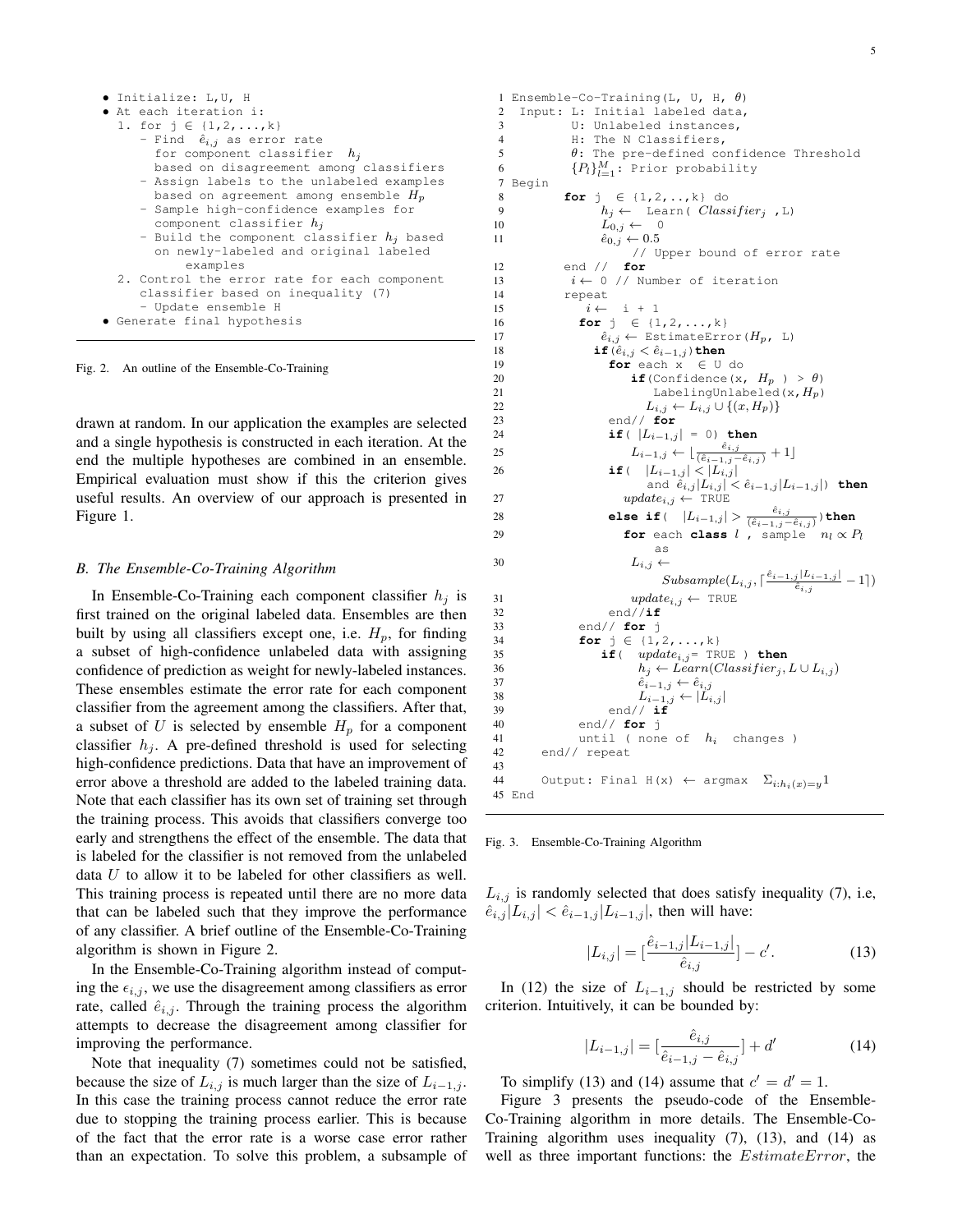$Labeling Unlabeled$ , and the  $finalHypothesis$  function. The  $EstimateError(H_p, L)$  function estimates the classification error rate of hypothesis derived from combination of  $h_1, ..., h_k$ as the disagreement among classifications such that  $k \neq j$  for the component classifier  $h_i$  on the training data. Note that our assumption is that training data and newly-labeled data have the same data distribution. Since estimating the classification error rate on the unlabeled instances cannot be done easily, in Ensemble-Co-Training only the initial labeled data are used for estimating error rate.

We use two different error rate estimations in Ensemble-Co-Training. The first approach is the disagreement among predictions by hypotheses produced by different learning algorithms. In addition to this we check if a new example does not increase the error on the labeled data.

The LabelingUnlabeled function labels a subset of highconfidence predictions by  $H_p$  for the component classifier  $h_i$ . After the last iteration the resulting hypotheses are combined into an ensemble classifier. We experimented with two methods for combining hypotheses: "Average of Probabilities" and "Majority Voting" [23]. In details, suppose that  $Y =$  $(y_1, y_2, ..., y_m)$  be the class labels and there are K classifiers. The "Average of Probabilities" voting method for prediction of the new example  $x$  is computed as follows:

$$
\arg\max_{m} \left(\frac{1}{K} \sum_{i=1}^{K} p_i(y_m|x)\right),\tag{15}
$$

For the "Majority Voting" method, the maximum number of classifiers is considered as a main rule. It means that the majority of the classifiers should be agreed with assigning label  $y_m$  to the instance x.

Furthermore, we compare the Ensemble-Co-Training approach without applying the criterion that we mentioned earlier, for showing the impact of the criterion on the performance. In particular we use a version of Democratic Co-Learning [16], which is another form of self-training with multiple classifiers, without the conservative statistical test.

#### IV. EXPERIMENTS

Eight UCI datasets [10] are used in our experiments. We selected these datasets because: (i) they involve binary classification, and (ii) these are used in several other studies on Semi-Supervised learning, for example, [17] and [19]. Information about these datasets is in Table I. All sets have two classes and Perc. represents the percentage of the largest class.

| <b>Dataset</b> | <b>Attributes</b> | <b>Size</b> | Perc. |
|----------------|-------------------|-------------|-------|
| Bupa           |                   | 345         | 58    |
| Colic          | 22                | 368         | 63    |
| Diabetes       | 6                 | 768         | 65    |
| Heart          | 13                | 270         | 55    |
| Hepatitis      | 19                | 155         | 79    |
| Ionosphere     | 34                | 351         | 64    |
| Tic-tac-toe    | 9                 | 958         | 65    |
| Vote           | 16                | 435         | 61    |

TABLE I OVERVIEW OF DATASETS

For each dataset, about 30 percent of the data are kept as test set, and the rest is used as the pool of training instances, which are included a small amount of labeled and a large pool of unlabeled data. Training instances in each experiment are partitioned into 90 percent unlabeled data and 10 percent labeled data, and keeping the class proportions in all sets similar to the original data set. We use five Semi-Supervised learning methods in our experiments: self-training, Tri-training, Co-Forest, Democratic Co-Learning, and Ensemble-Co-Training. In each experiment, eight independent runs are performed with different random partitions of  $L$  and  $U$ . The average results are summarized in Tables II, III, IV, V, VI, and VII.

As the "base" learner C4.4grafted, which is a decision tree learner [24] with "grafting" and Laplacian correction, adaptations that often improve performance in domains with sparse data, is used in self-training and tri-training algorithms. The Random Forest [25] approach is employed in the Co-Forest learning method. We describe Ensemble-Co-Training for any number of supervised learning algorithms in our empirical work we only consider four learners: C4.4grafted, Naive Bayes, Random forest, and J48 with Laplacian Correction algorithm. To make performance comparable, in co-forest, self-training, and Ensemble-Co-Training we set the value of pre-defined threshold  $(\theta)$  at 0.75 for all classifiers. We use WEKA [26] classifiers in Java for implementation.

In the first experiment we compare the learning algorithms in the supervised setting. Table II shows the results of classification accuracies. As it can be seen, in general ensemble methods have better accuracy than a single classifier. The best performance is boldfaced for each dataset.

| <b>Dataset</b>       | <b>Grafted DT</b> | Tri-training | <b>Co-Forest</b> | <b>ECT</b> |
|----------------------|-------------------|--------------|------------------|------------|
| Bupa                 | 58.63             | 56.96        | 55.97            | 58.01      |
| Colic                | 80.74             | 71.30        | 73.98            | 81.02      |
| <b>Diabetes</b>      | 65.35             | 67.63        | 66.49            | 66.40      |
| <b>Heart Statlog</b> | 73.54             | 78.41        | 72.73            | 76.14      |
| <b>Hepatitis</b>     | 72.57             | 80.29        | 75.71            | 78.00      |
| Ionosphere           | 79.13             | 77.76        | 82.48            | 83.11      |
| Tic-tac-toe          | 65.00             | 65.60        | 67.78            | 67.66      |
| Vote                 | 94.41             | 87.53        | 90.79            | 94.64      |

TABLE II

AVERAGE CLASSIFICATION ACCURACY OF SUPERVISED LEARNING WITH GRAFTED DECISION TREE (DT), TRI-TRAINING, CO-FOREST, AND ENSEMBLE-CO-TRAINING (ECT)

In the second experiment we compare Ensemble-Co-Training, Self-Training, Tri-Training, and Co-Forest in the case of Semi-Supervised data. Table III shows the classification accuracy of the methods. In four out of eight datasets Ensemble-Co-Training has the highest accuracy and in the other sets the differences are small.

In the third experiment we compare different ensemble types in terms of different combining hypotheses methods: "Averaging Probability" (where each prediction is weighed by the posterior probability assigned by the hypothesis) and "Majority voting" (where each hypothesis has one vote). The classification accuracies of these methods are shown in Table IV. Using the "Majority voting" method for estimating the error rate improves the classification accuracy of five data sets out of eight in our experiments.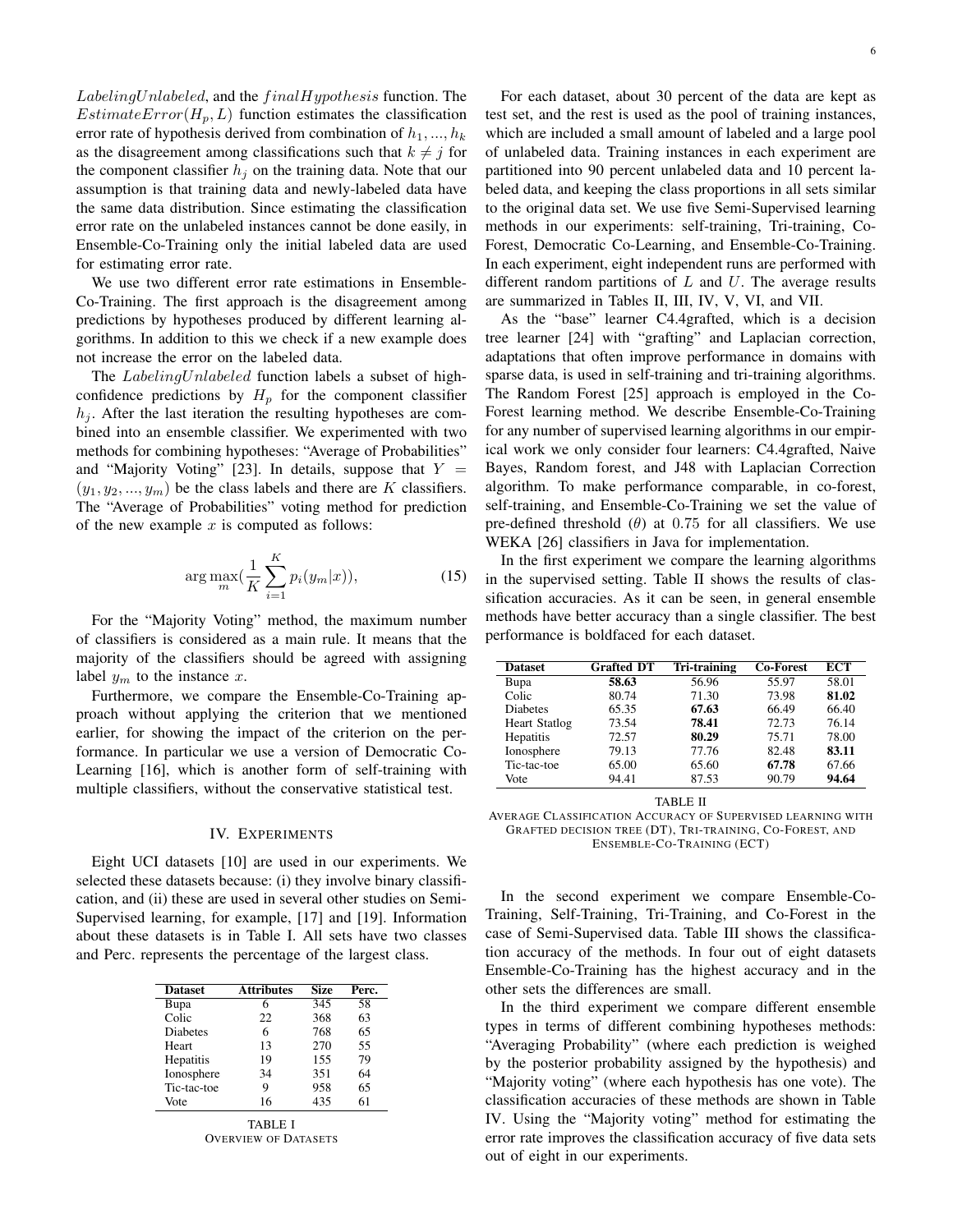| <b>Dataset</b>       | <b>Grafted DT</b> | Tri-training | <b>Co-Forest</b> | <b>ECT</b> |
|----------------------|-------------------|--------------|------------------|------------|
| Bupa                 | 57.01             | 56.97        | 56.64            | 58.58      |
| Colic                | 78.91             | 72.69        | 76.48            | 81.25      |
| <b>Diabetes</b>      | 65.88             | 67.72        | 67.94            | 66.45      |
| <b>Heart Statlog</b> | 71.78             | 78.25        | 74.84            | 77.44      |
| Hepatitis            | 73.20             | 82.00        | 81.43            | 80.29      |
| Ionosphere           | 79.76             | 79.38        | 86.58            | 83.48      |
| Tic-tac-toe          | 67.35             | 65.83        | 68.49            | 67.96      |
| Vote                 | 93.94             | 87.06        | 92.42            | 94.99      |

TABLE III

AVERAGE CLASSIFICATION ACCURACY OF SELF-TRAINING WITH GRAFTED DECISION TREE (DT), TRI-TRAINING, CO-FOREST, AND ENSEMBLE-CO-TRAINING (ECT)

| <b>Dataset</b>       | <b>ECT</b> Averaging Probability | <b>ECT Majority voting</b> |
|----------------------|----------------------------------|----------------------------|
| Bupa                 | 58.58                            | 59.59                      |
| Colic                | 81.25                            | 81.39                      |
| <b>Diabetes</b>      | 66.45                            | 67.02                      |
| <b>Heart Statlog</b> | 77.44                            | 76.30                      |
| <b>Hepatitis</b>     | 80.29                            | 80.00                      |
| Ionosphere           | 83.48                            | 83.98                      |
| Tic-tac-toe          | 67.96                            | 68.02                      |
| Vote                 | 94.99                            | 94.99                      |

#### TABLE IV

AVERAGE CLASSIFICATION ACCURACY OF ENSEMBLE-CO-TRAINING (ECT) USING AVERAGING PROBABILITY AND MAJORITY VOTING ERROR RATE FOR THE  $EstimateError$  FUNCTION

Table V gives the classification accuracies of using different voting methods for the LabelingUnlabeled function in Ensemble-Co-Training, which are again "Averaging Probability" and'"Majority Voting" methods. The best classification accuracies among the different settings in Ensemble-Co-Training are boldfaced in Table V. Using "Majority voting" for the LabelingUnlabeled function in Ensemble-Co-Training archives the best results.

| <b>Dataset</b>       | <b>ECT</b> Averaging Probability | <b>ECT Majority Voting</b> |
|----------------------|----------------------------------|----------------------------|
| Bupa                 | 58.58                            | 59.94                      |
| Colic                | 81.25                            | 82.50                      |
| <b>Diabetes</b>      | 66.45                            | 67.11                      |
| <b>Heart Statlog</b> | 77.44                            | 78.73                      |
| Hepatitis            | 80.29                            | 81.75                      |
| Ionosphere           | 83.48                            | 86.71                      |
| Tic-tac-toe          | 67.96                            | 69.40                      |
| Vote                 | 94.99                            | 94.59                      |

TABLE V

AVERAGE CLASSIFICATION ACCURACY OF ENSEMBLE-CO-TRAINING(ECT) USING AVERAGE VOTING AND MAJORITY VOTING FOR THE LabelingUnlabeled FUNCTION

In the previous experiment (second) we used the default settings for the learning algorithms. In the next experiment we optimize the parameter settings. This is not possible in practical settings because the amount of data that is needed are normally not available. Yet it puts the non–optimized results in perspective. In particular compare the best current setting of Ensemble-Co-Training and Co-Forest which are almost always the two best methods. Table VI shows the result of comparison. On average the classification accuracy of Ensemble-Co-Training is 1.99% higher than Co-Forest method.

Here, we compare the results of using a version of Demo-

| <b>Co-Forest</b>  | <b>ECT Majority Voting</b> | Improve% |
|-------------------|----------------------------|----------|
| $56.64(\pm 1.89)$ | $59.94(\pm2.11)$           | 3.30     |
| $76.48(\pm 3.42)$ | $82.50(\pm 0.84)$          | 6.02     |
| $67.94(\pm 1.65)$ | $67.11(\pm 1.11)$          | $-0.83$  |
| $74.84(\pm3.11)$  | $78.73(\pm 0.48)$          | 3.90     |
| $81.43(\pm 1.5)$  | $81.75(\pm 2.11)$          | 0.32     |
| $86.58(\pm2.21)$  | $86.71(\pm 1.31)$          | 0.12     |
| $68.49(\pm 1.11)$ | $69.40(\pm 1.24)$          | 0.91     |
| $92.42(\pm 1.63)$ | $94.59(\pm 0.84)$          | 2.17     |
|                   |                            |          |

TABLE VI

AVERAGE CLASSIFICATION ACCURACY AND STANDARD DEVIATION OF CO-FOREST AND ENSEMBLE-CO-TRAINING WITH THE BEST SETTING

cratic co-learning, without the conservative statistical test, and Ensemble-Co-Training without the criterion that we discussed. The aim of this comparison is to show the advantages of using the criterion. As can be seen in Table VII still there is some improvements in the results, but it almost in all dataset is less than using Ensemble-Co-Training with the criterion. The third column ("ECT Majority Voting") of the Table VI shows the results of using criterion and the second column ("ECT") of the Table VII depicts the results without employing the criterion. The presented method not only improves the accuracy, but also it reduces the complexity of the training process. However, we believe that this criterion is not perfect method for evaluating the error rate, it still has at least two important effects that we mentioned the above. Another issue of this experiment is that the Ensemble-Co-Training without the criterion also works better than the Democratic co-learning, because it benefits from the co-training approach for the training process.

| <b>Dataset</b>  | <b>ECT</b> | <b>Democratic Co-Learning</b> |
|-----------------|------------|-------------------------------|
| Bupa            | 58.74      | 57.05                         |
| Colic           | 82.36      | 80.60                         |
| <b>Diabetes</b> | 66.27      | 66.05                         |
| Heart           | 76.70      | 76.30                         |
| Hepatitis       | 80.37      | 79.60                         |
| Ionosphere      | 82.99      | 84.02                         |
| Tic-tac-toe     | 67.52      | 67.40                         |
| Vote            | 94.79      | 94.48                         |

TABLE VII

CLASSIFICATION ACCURACY OF ENSEMBLE-CO-TRAINING WITHOUT USING THE CRITERION AND DEMOCRATIC CO-LEARNING

Finally for fair comparison, we compare the performance of all methods that we discussed in this paper. Figure 4 shows the results of the comparison. We observe that the Ensemble-Co-Training with optimize setting gives the best results in all datasets in our experiments.

#### V. CONCLUSION AND DISCUSSION

We propose a method that uses an ensemble of classifiers for co-training rather than feature subsets. The ensemble is used to estimate the probability of incorrect labeling and this is used with a theorem by Angluin and Laird [8] to derive a measure for deciding if adding a set of unlabeled data will reduce the error of a component classifier or not. Our method does not require a time consuming test for selecting a subset of unlabeled data. Experiments show that in most cases our method outperforms similar methods.